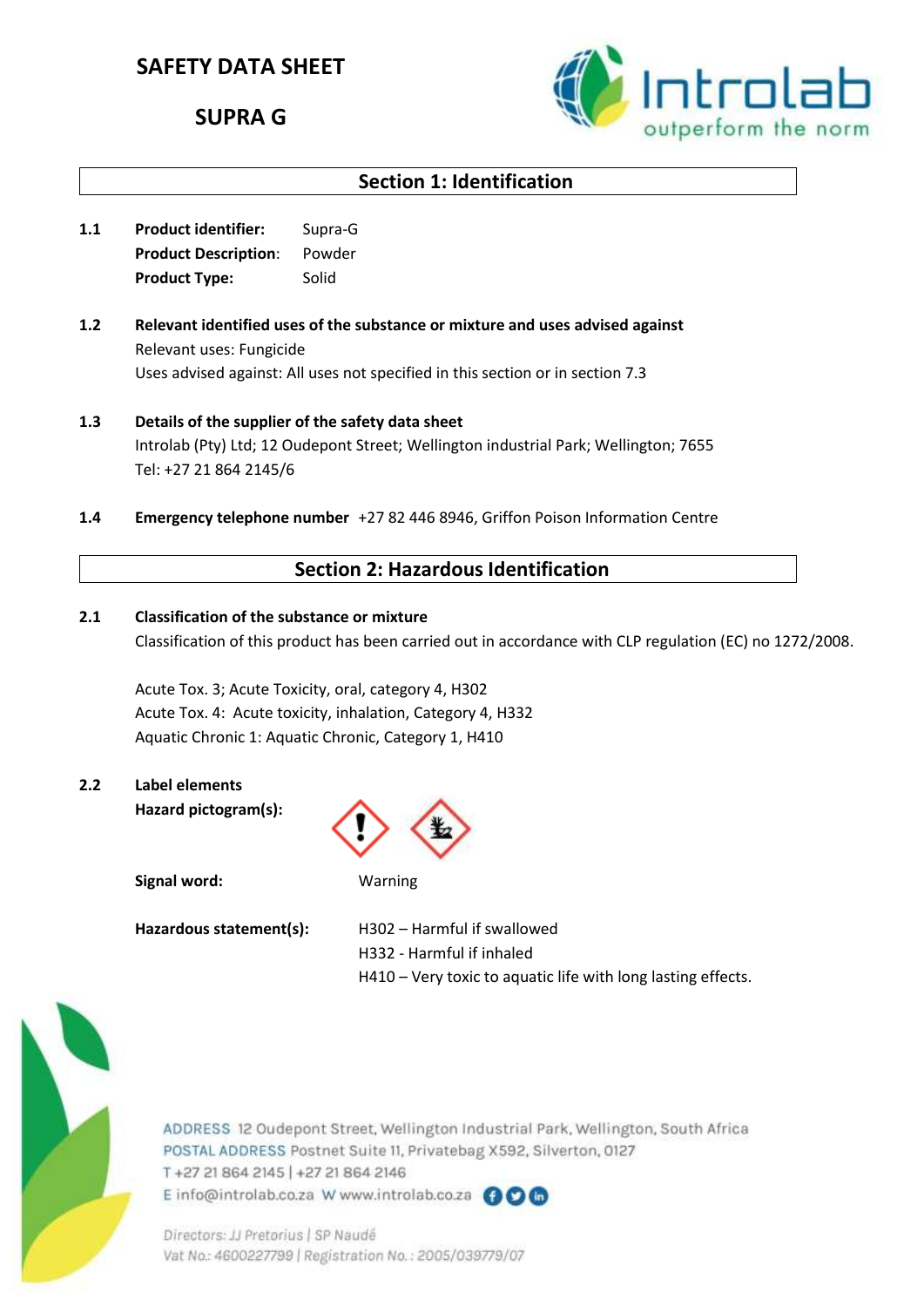Precautionary Statement(s):

P101 – If medical advice is needed, have product container or label at hand.

- P102 Keep out of reach of children.
- P103 Read label before use.
- P261 Avoid breathing dust/fume/gas/mist/vapours/spray
- P264 Wash hands thoroughly after handling.
- P270 Do not eat, drink or smoke when using product.
- P271 Use only outdoors or in a well-ventilated area.
- P273 Avoid releases to the environment.
- P301 + P312 IF SWALLOWED: call a POISON CENTER/doctor/... IF you feel unwell.
- P304 + P340 IF INHALED: Call POISON CENTRE or doctor/physician.
- P304 + P312 IF INHALED: Call a POISON CENTER/doctor/... if you feel unwell.
- P312 Call a POISON CENTER or doctor/... if you feel unwell.
- P330 Rinse mouth.
- P391 Collect spillage.

P501 – Dispose of the contents/containers in accordance with the current legislation on waste treatment.

# **Section 3: Composition / Information on Ingredients**

#### **3.1 Components:**

| <b>Chemical Name:</b> | Copper Oxychloride          |
|-----------------------|-----------------------------|
| CAS:                  | 1332-40-7                   |
| EC:                   | 603-724-0                   |
| <b>Formulation:</b>   | Copper Oxychloride 850 g/kg |

# **Section 4: First Aid Measures**

#### **4.1 Description of first aid measures**

The symptoms resulting from intoxication can appear after exposure, therefore, in case of doubt, seek medical attention for direct exposure to the chemical product or persistent discomfort, showing the SDS of this product.

#### **By inhalation:**

Remove to fresh air. If not breathing give artificial respiration. If breathing is difficult, give oxygen. Do NOT give mouth-to-mouth resuscitation if victim ingested or inhaled the substance. Keep person at rest and warm. Treat symptomatically and supportively as and when required. Obtain medical advice if necessary.

#### **By skin contact:**

Remove any contaminated clothing. Wash skin with soap or mild detergent and water for at least 15 minutes. Get medical attention if irritation develops or persists. Wash clothing before re-use.

#### **By eye contact:**

Immediately flush eyes with lukewarm water or saline solution for at least 15 minutes, lifting lower and upper eyelids occasionally. Check for and remove any contact lenses after 5 minutes. Get medical attention if necessary.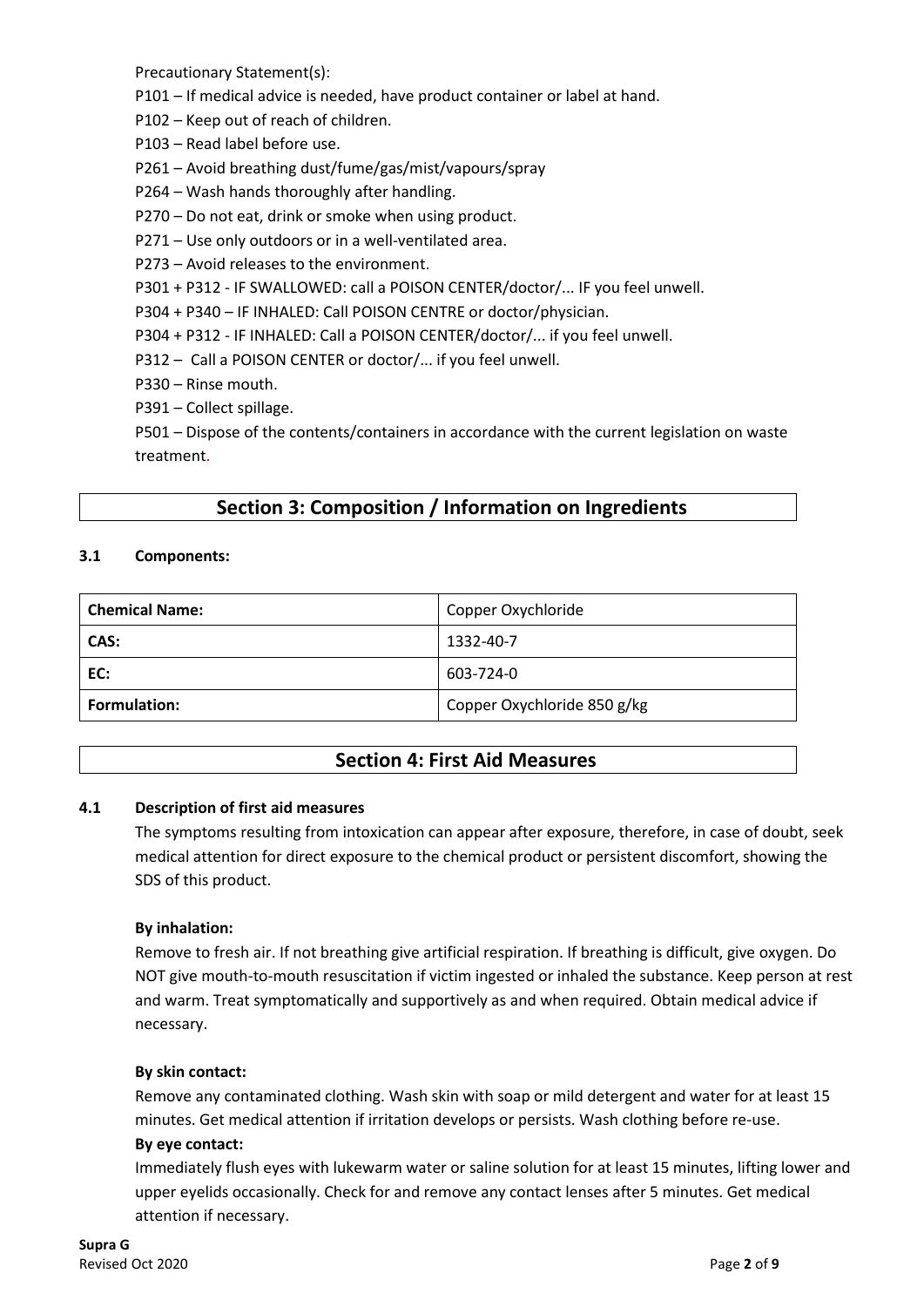### **By ingestion / aspiration:**

Have victim rinse mouth thoroughly with water. Do Not induce vomiting immediately as directed by medical personnel. If spontaneous vomiting occurs, have victim lean forward with head down to avoid breathing in of vomits, rinse mouth and administer more water. Never give anything by mouth to an unconscious person. Qualified medical personnel should perform administration of oxygen. Seek medical advice if necessary.

**4.2 Most important symptoms and effects, both acute and delayed:** No information available.

#### **4.3 Indication of any immediate medical attention and special treatment needed**

**Notes to physician**: None. **Specific treatments** Treat symptomatically.

### **Section 5: Fire Fighting Measures**

#### **5.1 Fire Extinguishing Media**

**Suitable extinguishing media:** Use dry chemical powder for small fires and CO<sub>2</sub> foam for large fires. **Unsuitable extinguishing media:** No information available.

**5.2 Special hazards arising from the substance or mixture:** Nature of decomposition products not known for the product.

#### **5.3 Additional provisions:**

Act in accordance with the Internal Emergency Plan and the Information Sheets on actions to take after an accident or other emergencies. In the event of a fire, wear full protective clothing and self-contained breathing apparatus with full-face piece operated in the pressure demand or other positive pressure mode.

### **Section 6: Accidental Release Measures**

#### **6.1 Personal precautions, protective equipment and emergency procedures:**

Isolate area. Keep unnecessary and unprotected personnel from entering the area. Do not inhale. Wear appropriate personal protective equipment such as splash goggles, gloves and an approved respirator

**6.2 Environmental precautions:** Keep product away from drains, surface and underground water.

#### **6.3 Methods and materials for containment and cleaning up**

#### **Spills:**

Collect in containers for disposal. Wash contaminated surfaces to remove any residues. Minimize use of water to prevent environmental contamination.

#### **Large Spills:**

Prevent spillage or further leakage if it is safe to do so. Contain spillage with sand bags or by other means. Absorb with earth, sand or absorbent material. Dig up heavily contaminated soil. Flush with water to remove any residues. Keep product and wash water out of drains, sewers, ditches and waterways.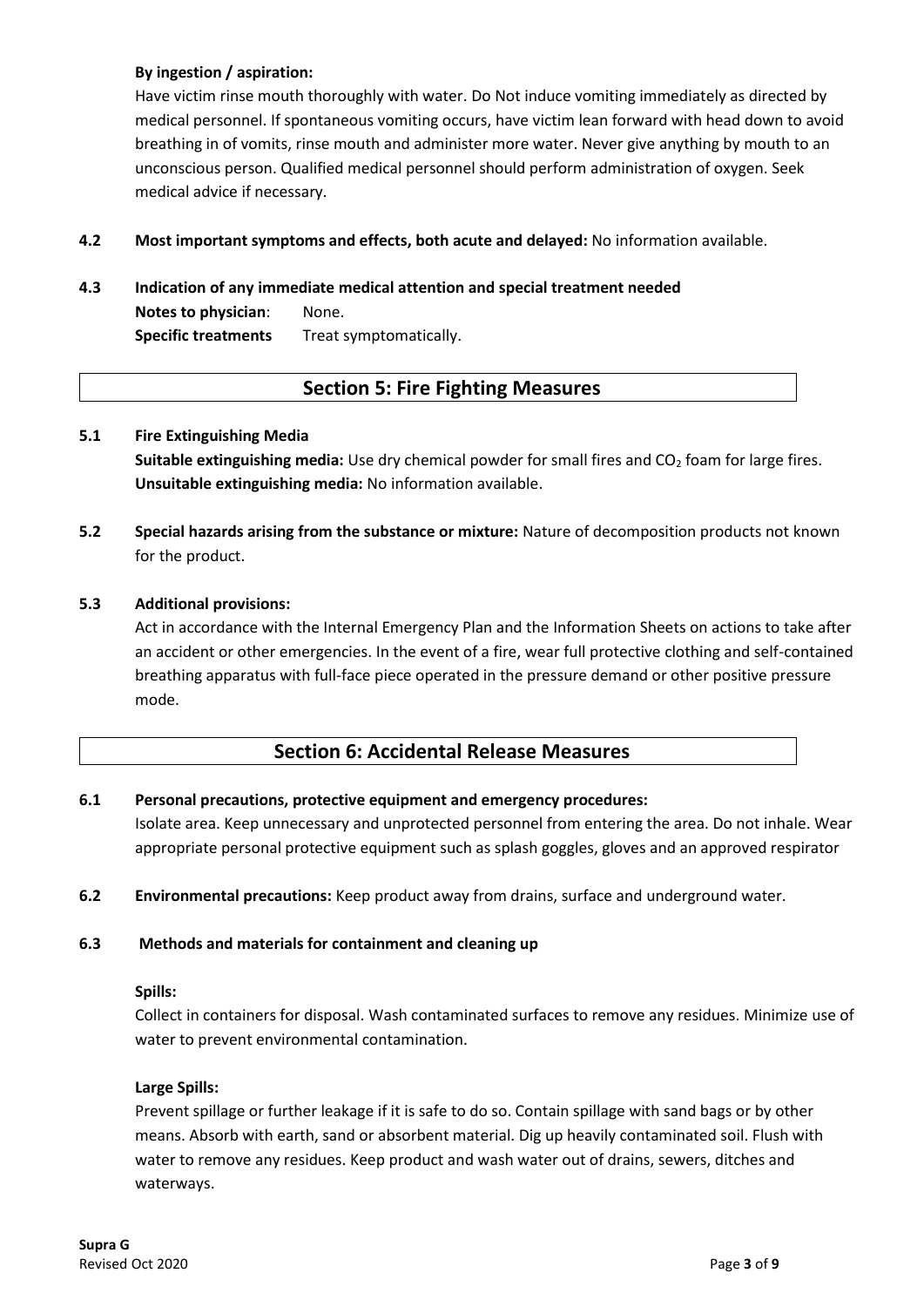#### **6.4 Reference to other sections:**

See Section 1 for emergency contact information.

See Section 8 for information on appropriate personal protective equipment. See Section 13 for additional waste treatment information.

### **Section 7: Handling & Storage**

#### **7.1 Precautions for safe handling:**

Keep containers hermetically sealed. Control spills and residues, destroying them with safe methods (section 6). Avoid leakages from the container. Maintain order and cleanliness where dangerous products are used. Do not eat or drink during the process, washing hands afterwards with suitable cleaning products.

#### 7**.2 Conditions for safe storage, including any incompatibilities:**

A.- Technical measures for storage Minimum Temp.: 5 °C Maximum Temp.: 30 °C Maximum time: 24 Months

#### B.- General conditions for storage

Store in the closed, original container in a dry, cool, well-ventilated area out of direct sunlight. Avoid sources of heat, radiation, static electricity and contact with food. For additional information see subsection 10.5. Keep containers closed when not in use - check regularly for leaks.

#### **7.3 Specific end use(s)**

Except for the instructions already specified it is not necessary to provide any special recommendation regarding the uses of this product.

# **Section 8: Exposure Controls / Personal Protection**

**8.1 Control parameters:** No specific occupational exposure limit has been established.

#### **8.2 Exposure controls**

#### **Appropriate engineering controls:**

Good general ventilation should be sufficient to control worker exposure to airborne contaminants.

#### **Hygiene measures:**

Wash hands, forearms and face thoroughly after handling chemical products, before eating, smoking and using the lavatory and at the end of the working period.

#### **Eye/face protection:**

Safety eyewear complying with an approved standard should be used when a risk assessment indicates this is necessary to avoid exposure to liquid splashes, mists, gases or dusts. Possible: safety glasses with side- shields

**Hand protection:** Use chemical resistant gloves

#### **Body protection:**

Personal protective equipment for the body should be selected based on the task being performed and the risks involved and should be approved by a specialist before handling this product.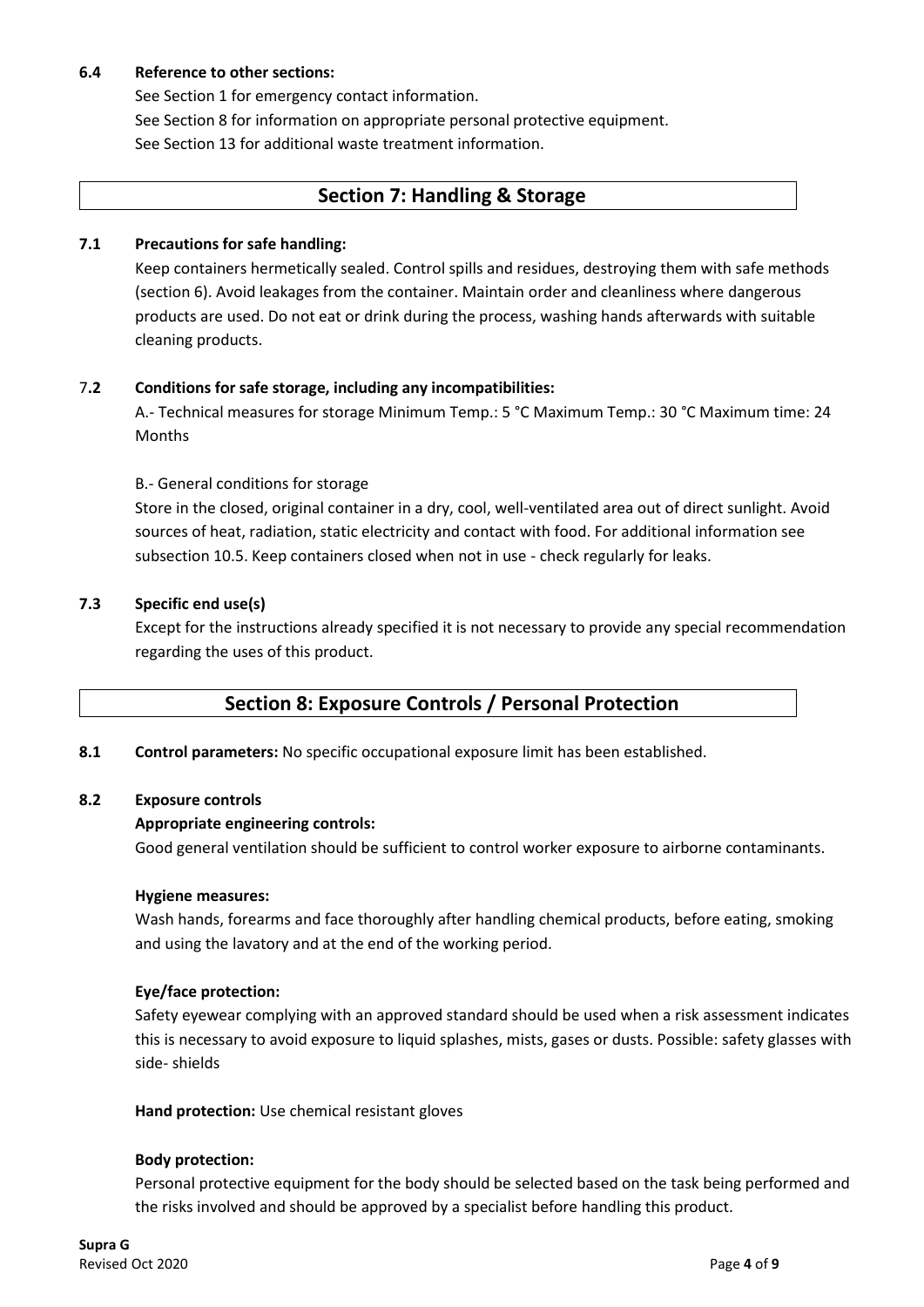#### **Other skin protection:**

Appropriate footwear and any additional skin protection measures should be selected based on the task being performed and the risks involved and should be approved by a specialist before handling this product.

#### **Respiratory protection:**

Respirator selection must be based on known or anticipated exposure levels, the hazards of the product and the safe working limits of the selected respirator. Use a properly fitted, particulate filter respirator complying with an approved standard if a risk assessment indicates this is necessary.

**Environmental exposure controls:** Prevent product from entry into sewers and water courses.

### **Section 9: Physical and Chemical Properties**

9.1 Information on basic physical and chemical properties

For complete information, please refer to product datasheet.

| Appearance |
|------------|
|------------|

| Physical sate: | Homogenous Powder            |
|----------------|------------------------------|
| Colour: .      | Light Green                  |
| Odour:         | <b>Strong Chemical Odour</b> |

#### **Volatility:**

| N/A                                       |
|-------------------------------------------|
| No significant volatility, aqueous liquid |
| No significant volatility, aqueous liquid |
| No data available                         |
|                                           |

#### **Product description:**

| Density at 20 °C:                               | N/A                        |
|-------------------------------------------------|----------------------------|
| Molecular weight:                               | N/A                        |
| Relative density at 20 °C:                      | N/A                        |
| Dynamic viscosity at 20 °C:                     | N/A                        |
| Kinematic viscosity at 20 °C:                   | N/A                        |
| Kinematic viscosity at 40 °C:                   | N/A                        |
| pH (1% solution distilled water):               | $7.87 - 8.54$              |
| Vapour density at 20 °C:                        | N/A                        |
| Partition coefficient n-octanol/water at 20 °C: | N/A                        |
| Solubility in water at 20 °C:                   | Soluble                    |
| Stability:                                      | This product is stable.    |
| Decomposition temperature:                      | N/A                        |
| Melting point/freezing point:                   | Decomposes without melting |
| <b>Explosive properties:</b>                    | No explosive properties    |
| Oxidising properties:                           | N/A                        |

#### **Flammability:**

Flash point: N/A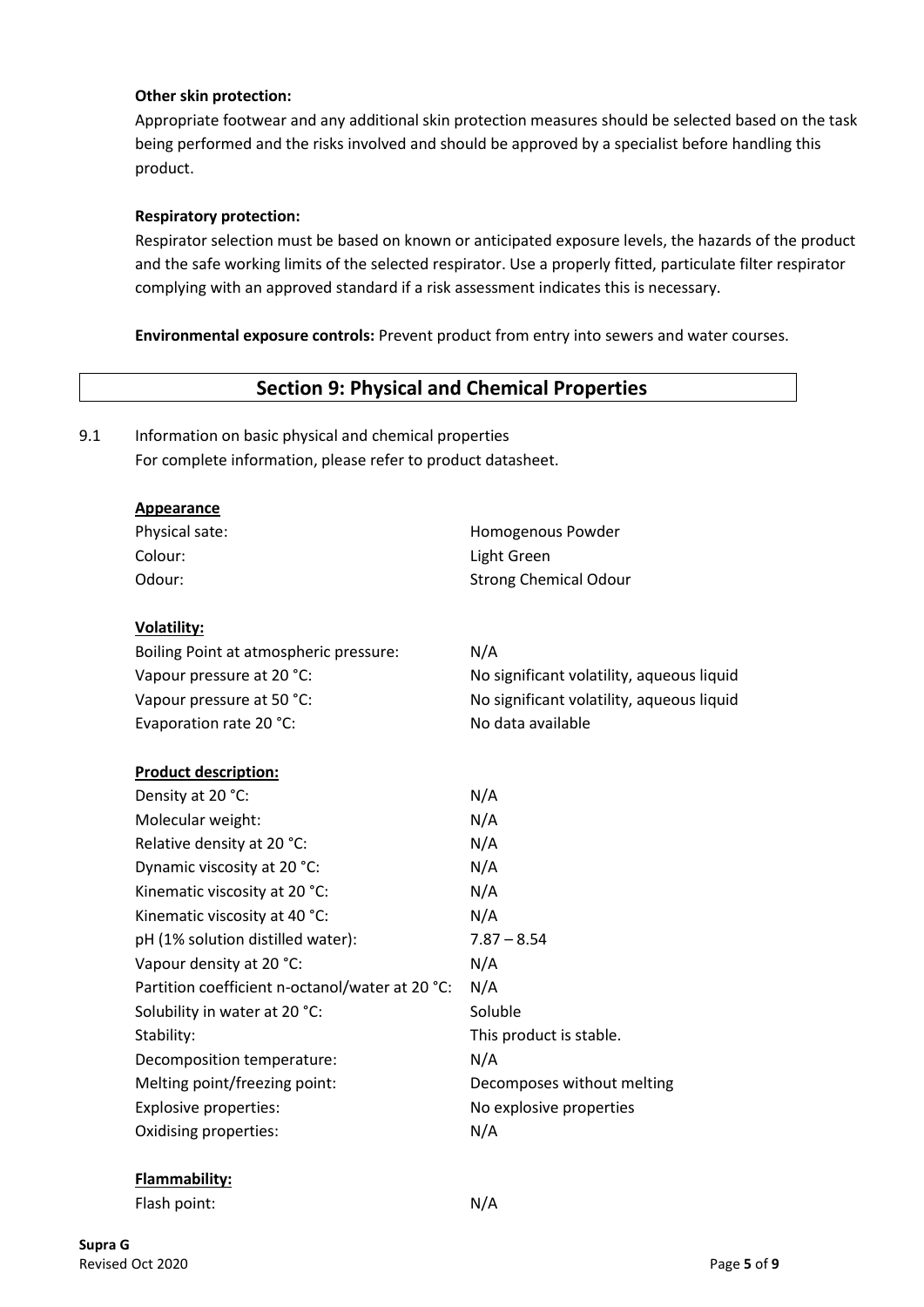| Auto-ignition temperature:       | N/A |
|----------------------------------|-----|
| Lower flammability limit:        | N/A |
| <b>Upper flammability limit:</b> | N/A |

#### **9.2 Other Information**

No additional information.

### **Section 10: Stability and Reactivity**

- **10.1 Reactivity:** Product is stable under normal conditions.
- **10.2 Chemical stability:** Chemically stable under the conditions of storage, handling and use.
- **10.3 Possibility of hazardous reactions:** Slightly reactive with oxidising agents
- **10.4 Conditions to avoid:** No information available.
- **10.5 Incompatible materials:** Oxidising agent.
- **10.6 Hazardous decomposition products:** No information available

### **Section 11: Toxicological Information**

#### **11.1 Information on toxicological effects**

LD50 Oral (Rat): 1440 mg/kg (Copper Oxychloride) LD50 Dermal (Rat): >2000mg/kg (Copper Oxychloride) LC50 Inhalation (Rat): > 30 mg/L (Copper Oxychloride)

**Dangerous health implications:** Harmful if swallowed

**Carcinogenicity**: No information available

# **Section 12: Ecological Information**

#### **12.1 Toxicity:**

| <b>Birds: Moderately toxic</b>                |                    |
|-----------------------------------------------|--------------------|
| LD <sub>50</sub> (Colinus virginianus)        | $173$ mg/kg        |
| Fish: Moderately to very toxic                |                    |
| $LD_{50}$ (48 hr) (Carp)                      | $2.2 \text{ mg/L}$ |
| LD <sub>50</sub> (96hr) (Oncorhynchus mykiss) | $>43.8$ mg/L       |
| Daphnia: Moderately to very toxic             |                    |
| $LD_{50}$ (24hr)                              | $3.5 \text{ mg/L}$ |
| $EC_{50}$ (48hr)                              | $0.29$ mg/L        |
| Algea: Moderately to toxic                    |                    |
| LC <sub>50</sub> (72 hr) (Pseudokirchneriella | $0.033$ mg/L       |
| subcapuitata)                                 |                    |
| <b>Bees: Moderately toxic</b>                 |                    |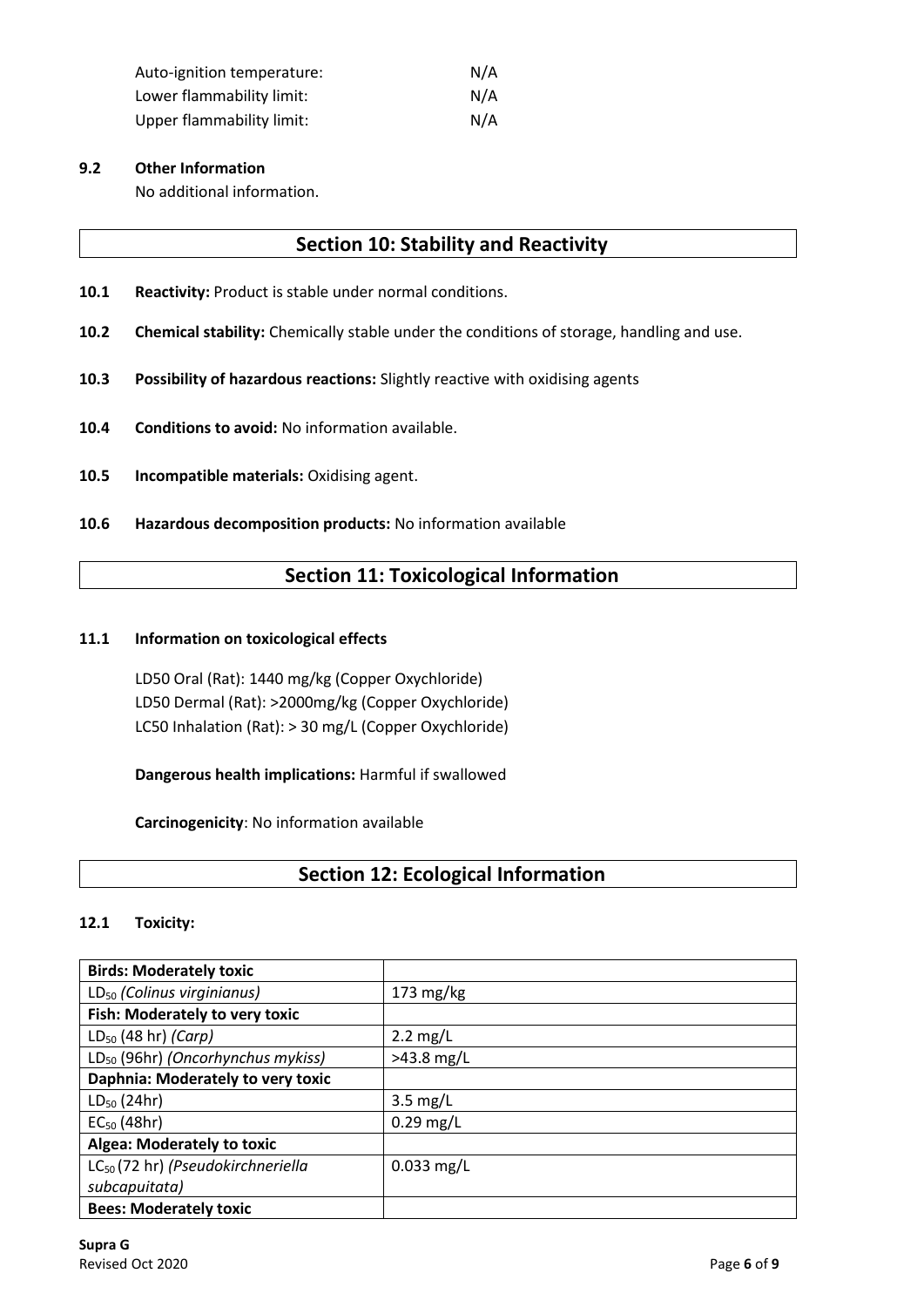| $LD_{50}$ (oral, 48hr)                | $12.1 \,\mathrm{\upmu g/bee}$ |
|---------------------------------------|-------------------------------|
| <b>Earthworms: Moderately toxic</b>   |                               |
| $LC_{50}$ (14 days) (Eisenia foetida) | >489.6 mg/kg                  |

- **12.2 Persistence and degradability:** Copper is an inorganic compound that cannot be degraded in soils. Copper can be present under different forms, most of which are strongly bound to inorganic and organic ligands contained within soil and sediments. The fate and behaviour of copper, as its bio availability, strongly depend on the distribution of these different forms.
- **12.3 Bio accumulative potential:** Copper is strongly bio-accumulated.
- **12.4 Mobility in soil:** Poorly draining soils and soils with shallow water tables are more prone to produce runoff contains this product. Drift and runoff may be hazardous to aquatic organisms in water adjacent to treated areas.
- **12.5 Results of PBT and vPvB assessment:** No information available
- **12.6 Other adverse effects:** High concentration in receiving water is very toxic to aquatic life with long lasting effects.

# **Section 13: Disposal Considerations**

The information in this section contains generic advice and guidance. The list of Identified Uses in Section 1 should be consulted for any available use-specific information provided in the Exposure Scenario(s).

- **13.1 Waste treatment methods:** Treat as hazardous waste and dispose of in accordance with municipal, provincial and national regulation
- **13.2 Product/ packaging disposal:** Treat as hazardous waste and dispose of in accordance with municipal, provincial and national regulations. Waste packaging should be recycled

#### **Special precautions:**

This material and its container must be disposed of in a safe way. Care should be taken when handling emptied containers that have not been cleaned or rinsed out. Empty containers or liners may retain some product residues. Avoid dispersal of spilt material and runoff and contact with soil, waterways, drains and sewers.

**Section 14: Transportation Information**

|                | Land transport     | Inland waterway    | Sea Transport      | Air Transport      |
|----------------|--------------------|--------------------|--------------------|--------------------|
|                | (ADR/RID)          | transport          | (IMDG)             | (ICAO-TI / IATA-   |
|                |                    | (AND/ADNR)         |                    | DGR)               |
| 14.1 UN Number | 3077               | 3077               | 3077               | 3077               |
| 14.2 UN proper | Environmentally    | Environmentally    | Environmentally    | Environmentally    |
| shipping name  | hazardous          | hazardous          | hazardous          | hazardous          |
|                | substance, liquid. | substance, liquid. | substance, liquid. | substance, liquid. |
|                | N.O.S (Copper      | N.O.S (Copper      | N.O.S (Copper      | N.O.S (Copper      |
|                | dihydroxide        | dihydroxide        | dihydroxide        | dihydroxide        |
|                | Copper (II)        | Copper (II)        | Copper (II)        | Copper (II)        |
|                | Hydroxide)         | Hydroxide)         | Hydroxide)         | Hydroxide)         |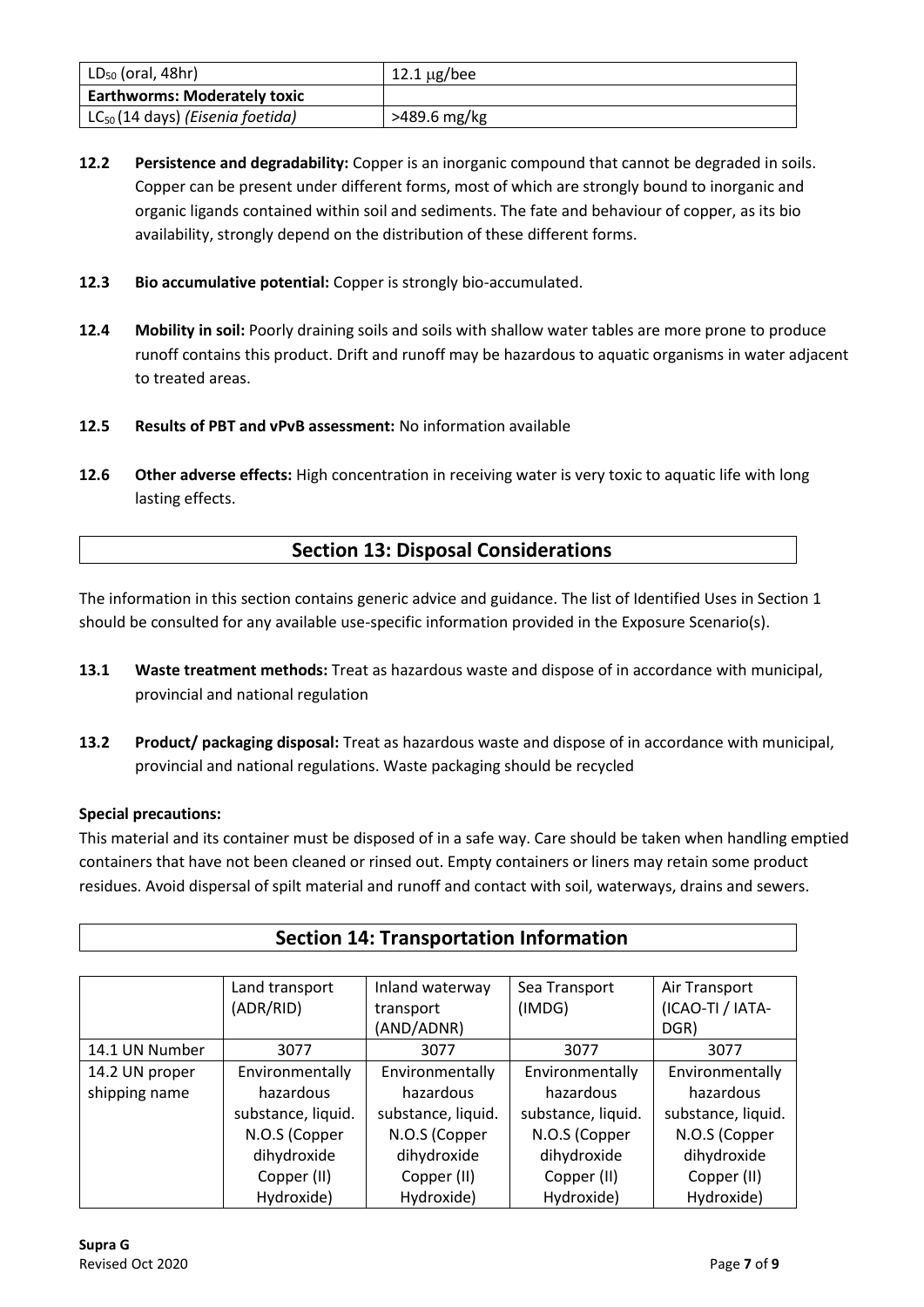| 14.3 Transport    | q                 |                   |                   |                   |
|-------------------|-------------------|-------------------|-------------------|-------------------|
| hazard class(es)  |                   |                   |                   |                   |
|                   |                   |                   |                   |                   |
| 14.4 Packing      | III               | Ш                 | III               | III               |
| Group             |                   |                   |                   |                   |
| 14.5              | Yes               | Yes               | Yes               | Yes               |
| Environmental     |                   |                   |                   |                   |
| hazards           |                   |                   |                   |                   |
| 14.6 Special      | No data available | No data available | No data available | No data available |
| precautions for   |                   |                   |                   |                   |
| user              |                   |                   |                   |                   |
| 14.7 Transport in | No data available | No data available | No data available | No data available |
| bulk according to |                   |                   |                   |                   |
| Annex II of       |                   |                   |                   |                   |
| Marpol and IBC    |                   |                   |                   |                   |
| Code:             |                   |                   |                   |                   |

# **Section 15: Regulatory Information**

### 15.1 **Safety, health and environmental regulations/legislation specific for the substance or mixture:** Occupational Health and Safety Act 1993 Regulation for Hazardous Chemical Substances

#### **Other legislation:**

EU regulations: Regulation EC 1272/2008 [EU-GHS/CLP]

Other National regulations: National Road Traffic Act, 1996 (ACT NO. 93 of 1996).

SANS 10228:2012- The identification and classification of dangerous goods for transport by road and rail modes.

National Environmental Management: Waste Act 59 of 2008.

#### **15.2 Chemical Safety Assessment:**

The supplier has not carried out evaluation of chemical safety.

### **Section 16: Other Information**

#### **Legislation related to safety data sheets:**

This safety data sheet is GHS aligned

#### **Advice related to training:**

Minimal training is recommended to prevent industrial risks for staff using this product, in order to facilitate their comprehension and interpretation of this safety data sheet, as well as the label on the product.

#### **Principal bibliographical sources:**

[http://echa.europa.eu](http://echa.europa.eu/) <https://pubchem.ncbi.nlm.nih.gov/ghs/> **Relevant P-, H- and EUH-phrases (number and full text)** H302 – Harmful if swallowed

**Supra G** Revised Oct 2020 Page **8** of **9**